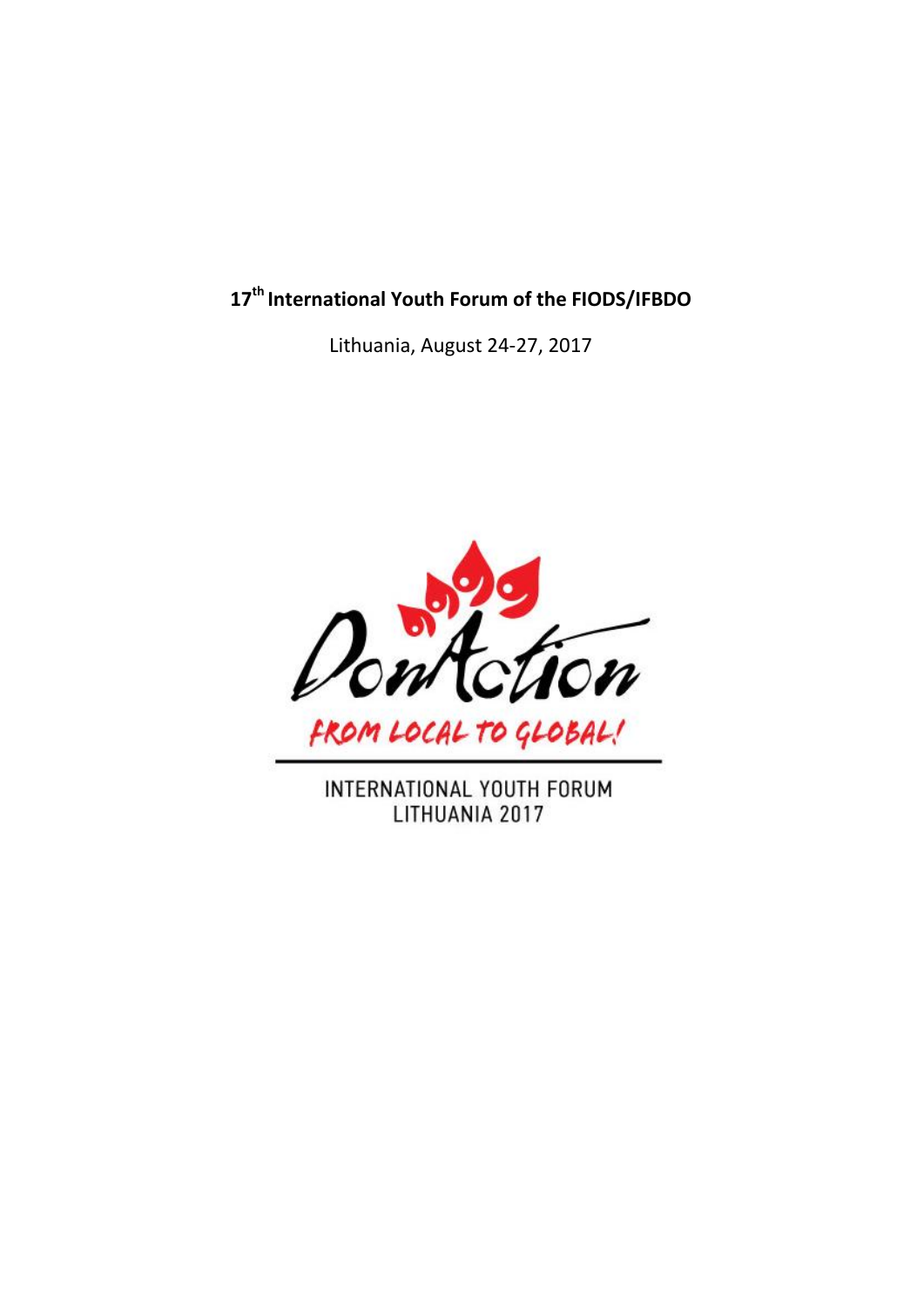## INVITATION LETTER

#### *Dear young blood donors and volunteers,*

The **Lithuanian National Blood Donor Association,** in collaboration with the International Youth Committee of International Federation of Blood Donors (IFBDO/FIODS) has the pleasure of inviting you to the **17th International Youth Forum of IFBDO,** to be held between the  $24<sup>th</sup>$  and  $27<sup>th</sup>$  of August 2017 in Kaunas, Lithuania.

The event is open to all young donors and volunteers of IFBDO member States and to all the associations working for the promotion of voluntary and not remunerated blood donation.

The title of this year's Forum is **"***DonAction: From Local to Global!***"**, that aims to gather the positive will of volunteers and blood donors from all over the world to reach blood donation and volunteering global goals.

Your stay will be held at *Best Western Santaka* hotel in Kaunas, and the participation at the forum will cover accommodation, meals and transportation for the forum activities. Kaunas is the second largest city in Lithuania and has a very inspirational architecture's history, which is added into the World Heritage Tentative list. You will also have an opportunity to see most beautiful nature here in Lithuania, also to have some workshops and other activities outside.

Looking forward to your participation!

Yours sincerely,

#### **Darius Tumšys Abdo Saad**

President of Lithuanian National President of International Blood Donor Association Youth Committee



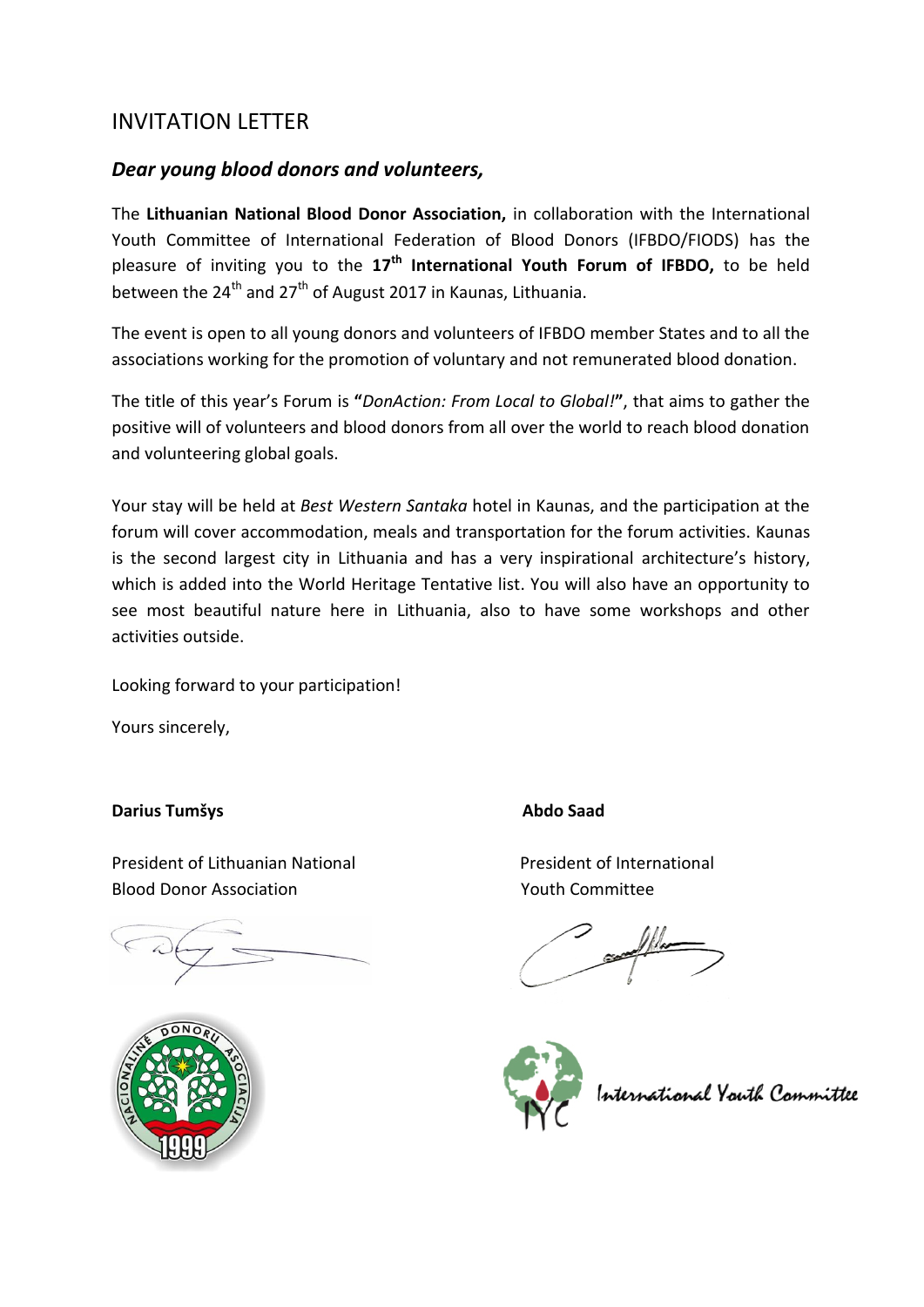## **PROGRAM (preliminary)**

#### **THURSDAY, AUGUST 24, 2017**

9.00-16.00 Arrival 17.00 Opening. Ice-breaking game 17.30 Market 20.30 Dinner at the hotel

#### **FRIDAY, AUGUST 25, 2017**

8.00 Breakfast at the hotel 9.00 Session 1 (hotel's conference hall) 10.20 Coffee break 10.40 Session 2 + Workshop (hotel's conference hall) 12.00 Lunch at the hotel 13.00 Departure to the capital – Vilnius 14.30 Visiting National Blood Center 15.30 Project No. 326 (let it be a surprise!) 18.00 Traditional dinner in Vilnius 19.30 Freetime in Vilnius Oldtown 23.00 Returning back to Kaunas

#### **SATURDAY, AUGUST 26, 2017**

7.30 Morning activity (outside) 9.30 Breakfast at the hotel 10.30 Session 3 + Workshop (hotel's conference hall) 12:00 Lunch at the hotel 13.30 Session 4 (outside activity replacing in 2/3 groups and visiting different places) 19.00 Dinner 20.00 Kaunas night life!

#### **SUNDAY, AUGUST 27, 2017**

8.00 Breakfast at the hotel 9.00 IYC Representatives meeting 10.00 Session 5 (hotel's conference hall) 11.00 Evaluation. Conclusion 12.30 Lunch at the hotel 13.30 Departure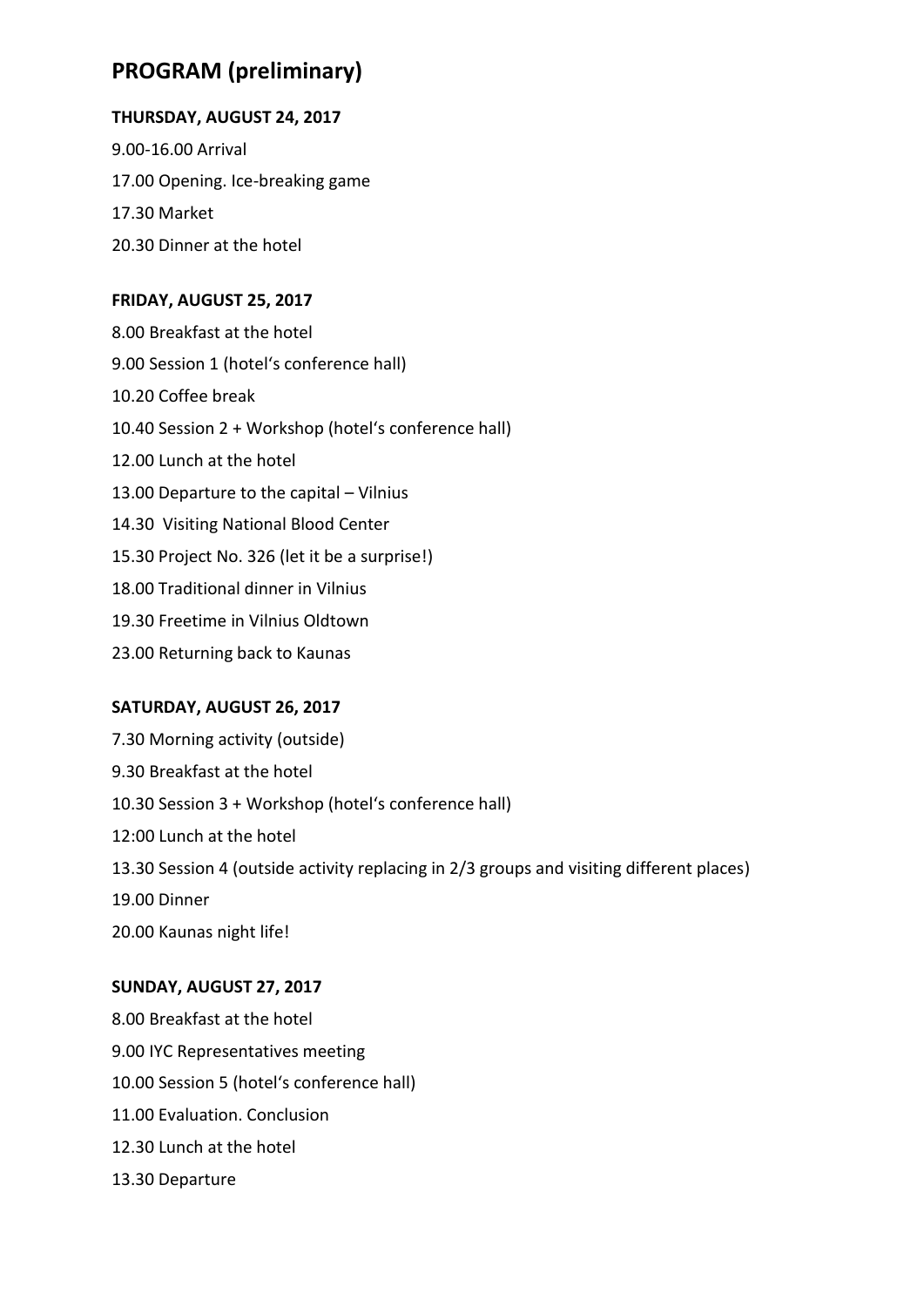## **VENUE**

The 17<sup>th</sup> International Youth Forum will be held at *Best Western Santaka* hotel in Kaunas: <http://santakahotel.eu/EN/Kaunas>

The hotel is at the merging point of the Old Town and the City Centre of Kaunas. The hotel offers an ideal environment for the forum: 92 cozy and luxurious rooms, Conference halls, possibility to have indoor and outdoor sessions.

An extra night at the hotel costs: 39 EUR single room 46 EUR double room

Address: *J. Gruodžio str. 21 LT–44293 Kaunas Lithuania*

> The best way to travel to Lithuania is to choose flight to **Kaunas Airport** (IATA code: KUN):

<https://www.kaunas-airport.lt/index.php?lang=en>

It is 15 kilometers from *Best Western Santaka* hotel. You will get your exact instructions how to reach the hotel.

 If it is no possibility to find flight to Kaunas Airport from your country, you can also choose flight to the capital Vilnius, **Vilnius Airport** (IATA code: VLN): <http://www.vilnius-airport.lt/en/>

It is 100 kilometers from *Best Western Santaka* hotel. Our volunteers will wait for you at the airport. We will have a possibility to take participants by bus or by car several times per day.

## **REGISTRATION**

Every member must apply as individual, not as an association. Registration is available by the following link: **<https://goo.gl/Zn5QUN> !!!**

#### **The deadline of registration: June 30, 2017**

The applicant must be aged between 18 and 30 at the time of the conference. The applicant should belong to an organization member of the IFBDO, or any youth association committed to promoting the non-remunerated blood donation cause. Each association is allowed a maximum of 10 participants per delegation.

**Important:** English will be the official language of all the working sessions and activities of the Forum.

## **FORUM FEES**

The participation fee is 250 Euro per person. This includes hotel costs between the 24<sup>th</sup> and  $27<sup>th</sup>$  of August, meals, transportation (from/to airport, other travels during the Forum), site visit fees. Flight cost is not included. The banking account information is as following: